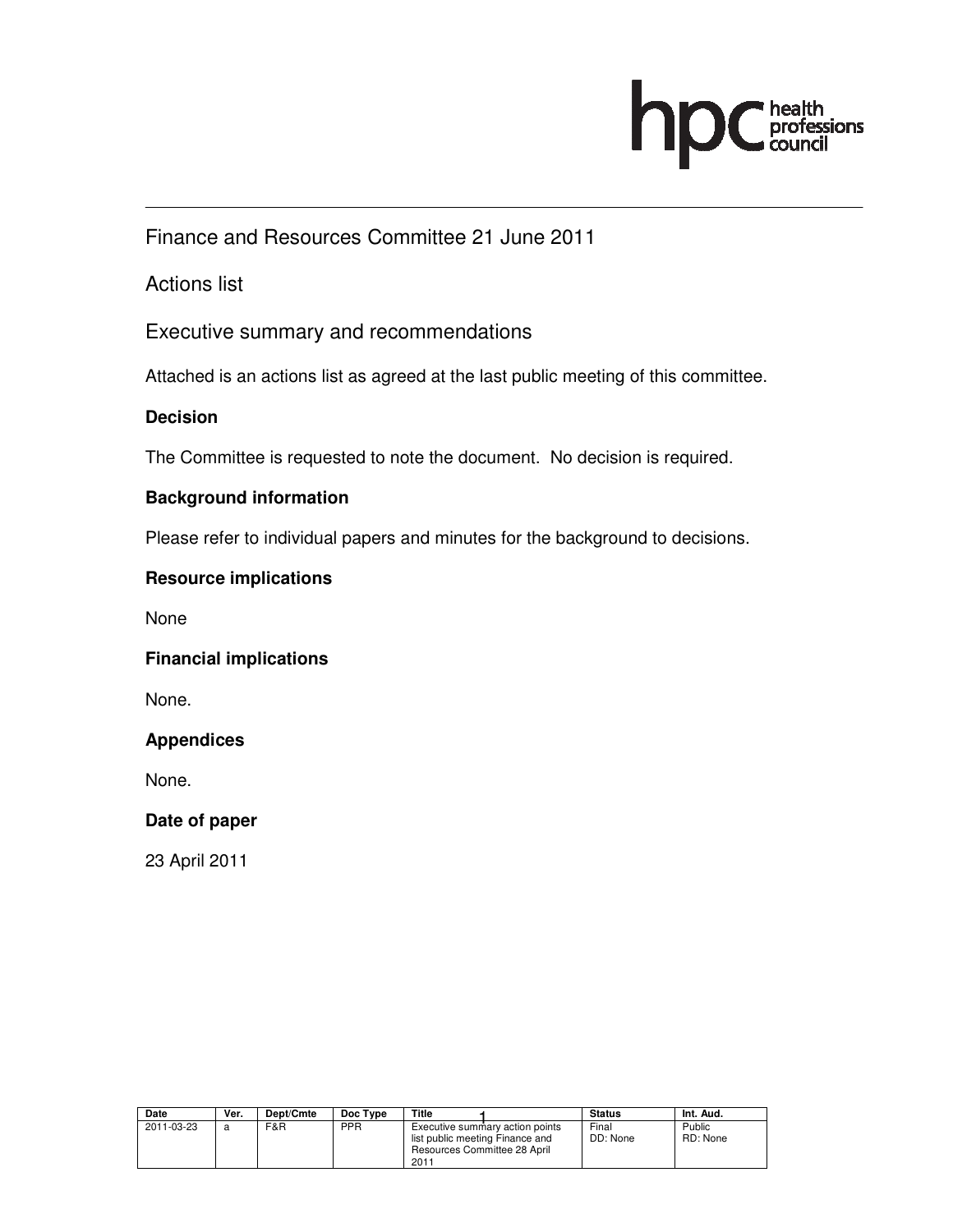## **Action points**

# **Finance and Resources Committee - Public meeting**

## **17 March 2011**

|                | <b>Action point</b>                                                                                                                                                                                                                                                                                                    | For the                            | <b>Action by</b> | <b>Comments</b>                                                                                                  |  |
|----------------|------------------------------------------------------------------------------------------------------------------------------------------------------------------------------------------------------------------------------------------------------------------------------------------------------------------------|------------------------------------|------------------|------------------------------------------------------------------------------------------------------------------|--|
|                | (and location in the minutes)                                                                                                                                                                                                                                                                                          | attention<br>οf                    |                  |                                                                                                                  |  |
| $\mathbf{1}$   | Internal audit report on financial<br>systems:                                                                                                                                                                                                                                                                         | $\overline{GB}$                    | 28 April 2011    | Actioned. See paper on<br>agenda for today's<br>meeting.                                                         |  |
|                | Committee agreed that the report<br>should be presented to its next<br>meeting.                                                                                                                                                                                                                                        |                                    |                  |                                                                                                                  |  |
| $\overline{c}$ | (11.2)<br>Draft budget 2011-12:                                                                                                                                                                                                                                                                                        | <b>GB</b>                          | 31 March 2011    | Actioned.                                                                                                        |  |
|                |                                                                                                                                                                                                                                                                                                                        |                                    |                  |                                                                                                                  |  |
|                | Committee agreed to recommend<br>the draft budget to the Council.                                                                                                                                                                                                                                                      |                                    |                  | The budget was<br>approved by the Council<br>on 31 March 2011.                                                   |  |
|                | (11.8)                                                                                                                                                                                                                                                                                                                 |                                    |                  |                                                                                                                  |  |
| 3              | Financial reserves policy:<br>Committee agreed to recommend to<br>the Council that the reserves policy<br>should be amended to that it<br>required the reserves level to be a<br>minimum of three average months'<br>budgeted operating expenditure (i.e.<br>the wording of paragraph 2.1 of the<br>policy).<br>(12.3) | <b>GB</b>                          | 31 March 2011    | Actioned.<br>The recommended<br>amendments to the<br>policy were approved by<br>the Council on 31 March<br>2011. |  |
| 4              | Financial reserves policy:<br>Committee agreed that the policy<br>should be reviewed annually.<br>(12.4)                                                                                                                                                                                                               | <b>GB</b>                          | March 2012       |                                                                                                                  |  |
| 5              | Finance department workplan:<br>Committee approved the workplan.<br>(13.3)                                                                                                                                                                                                                                             | Council to<br>consider<br>workplan | 12 May 2011      | Actioned. The workplan<br>was approved by the<br>Council on 12 May 2011.                                         |  |

| Date       | Ver. | Dept/Cmte | Doc Type | Title                                                                                                      | <b>Status</b>     | Int. Aud.          |
|------------|------|-----------|----------|------------------------------------------------------------------------------------------------------------|-------------------|--------------------|
| 2011-03-23 |      | F&R       | PPR      | Executive summary action points<br>list public meeting Finance and<br>Resources Committee 28 April<br>2011 | Final<br>DD: None | Public<br>RD: None |